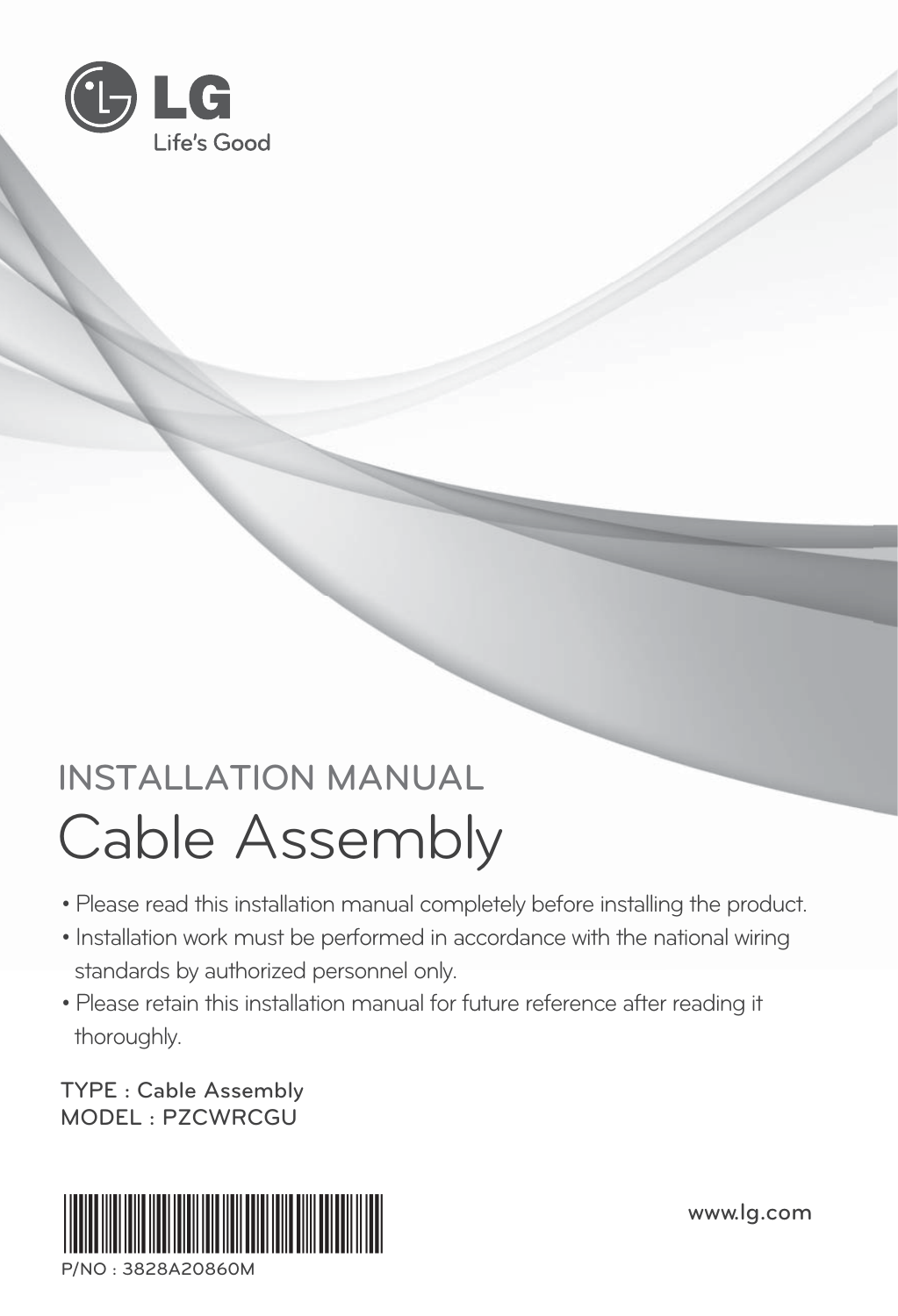# **TABLE OF CONTENTS**

| ■ Part Description ………………………………………………………………………3 |  |
|-------------------------------------------------|--|
|                                                 |  |
|                                                 |  |
|                                                 |  |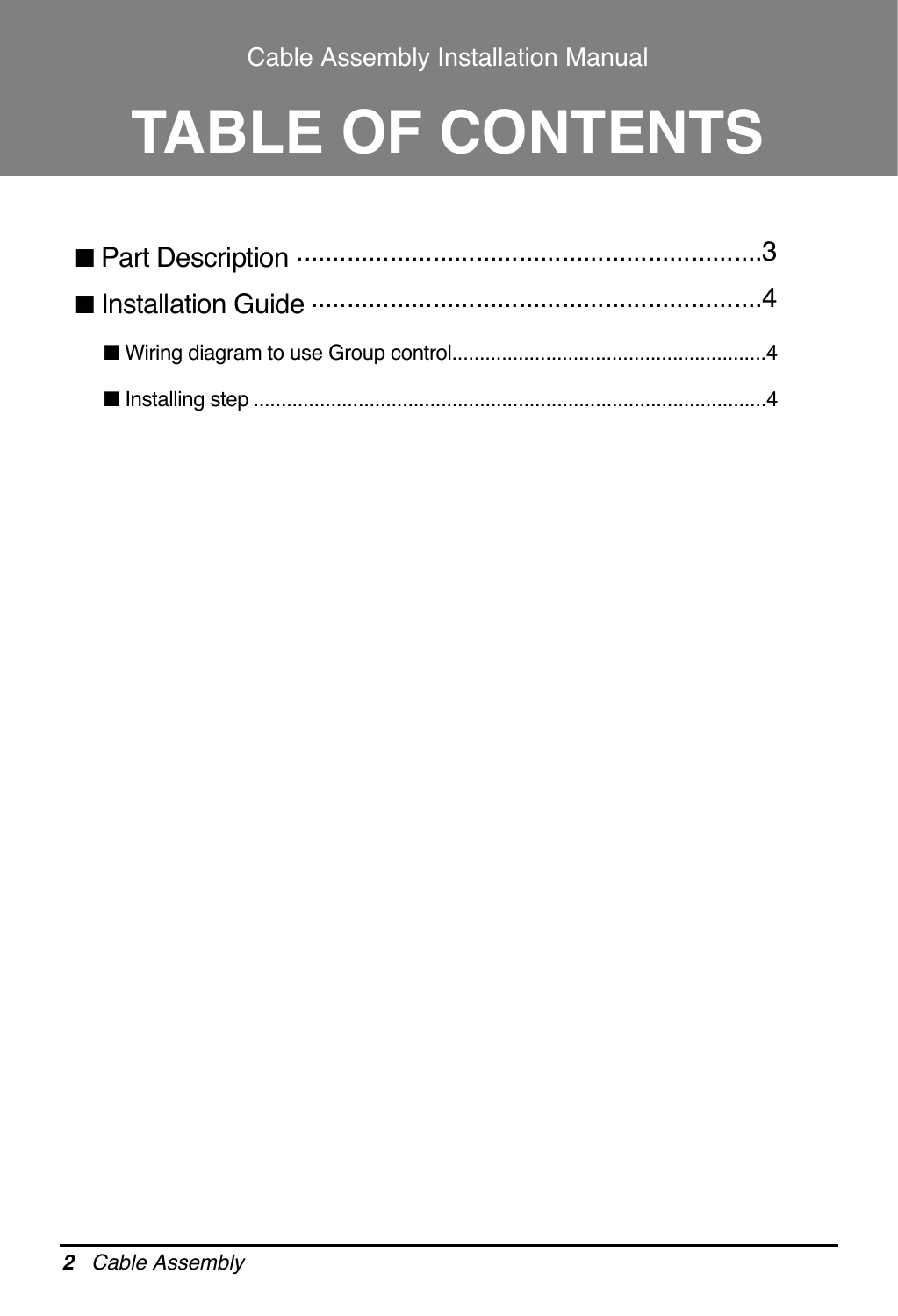## **Part Description**

This Accessory is used to help Wired Remote group control



- Cable assembly for indoor units: 1EA **1**
- Cable assembly for Connecting indooor to indoor: 1EA **2**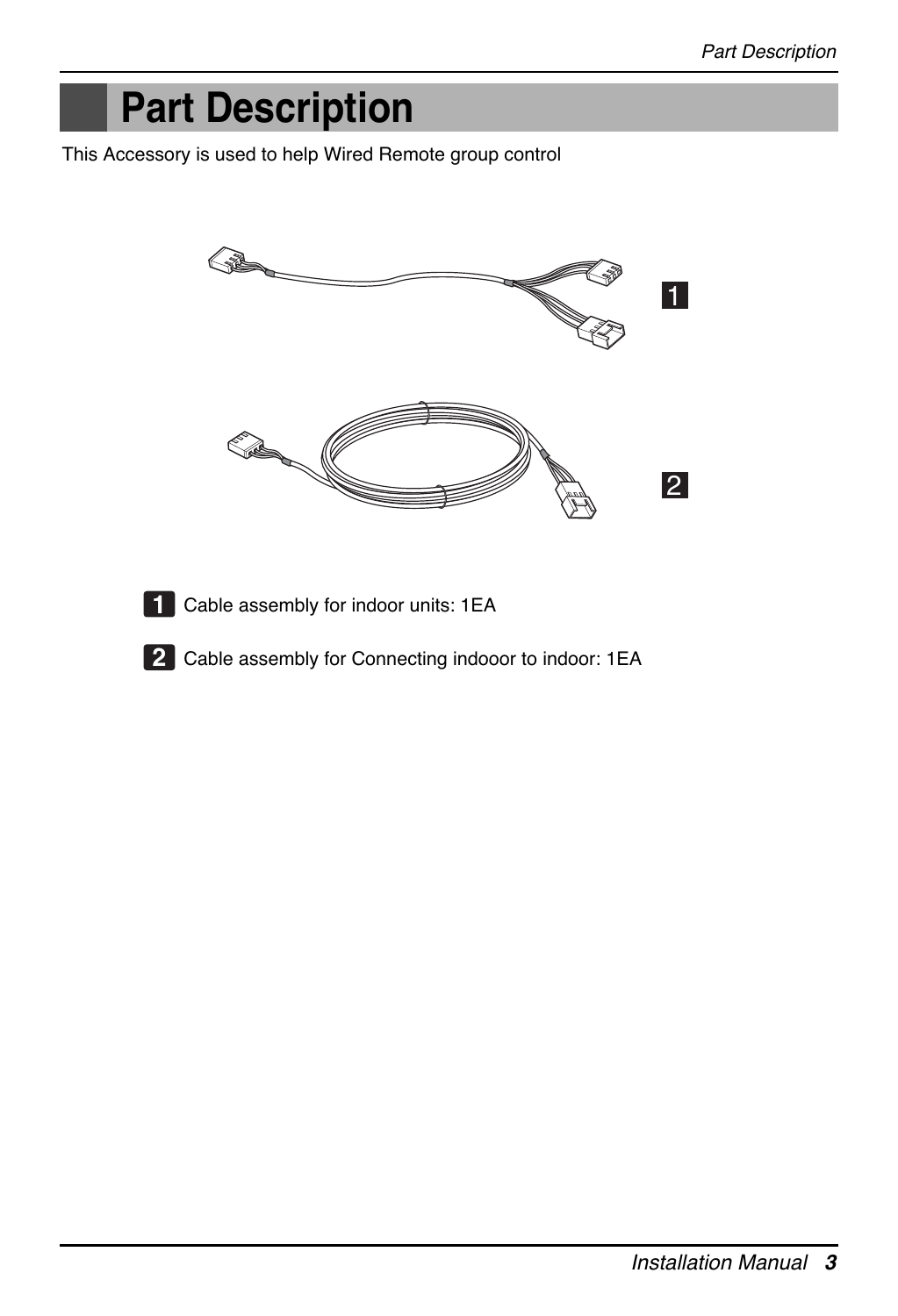## **Installation Guide**

### *Wiring diagram to use Group control*



#### *Installing step*

**Please Connect wire 1, 2** 

For detail installation method Please refer to below wiring diagram.





Wired controller